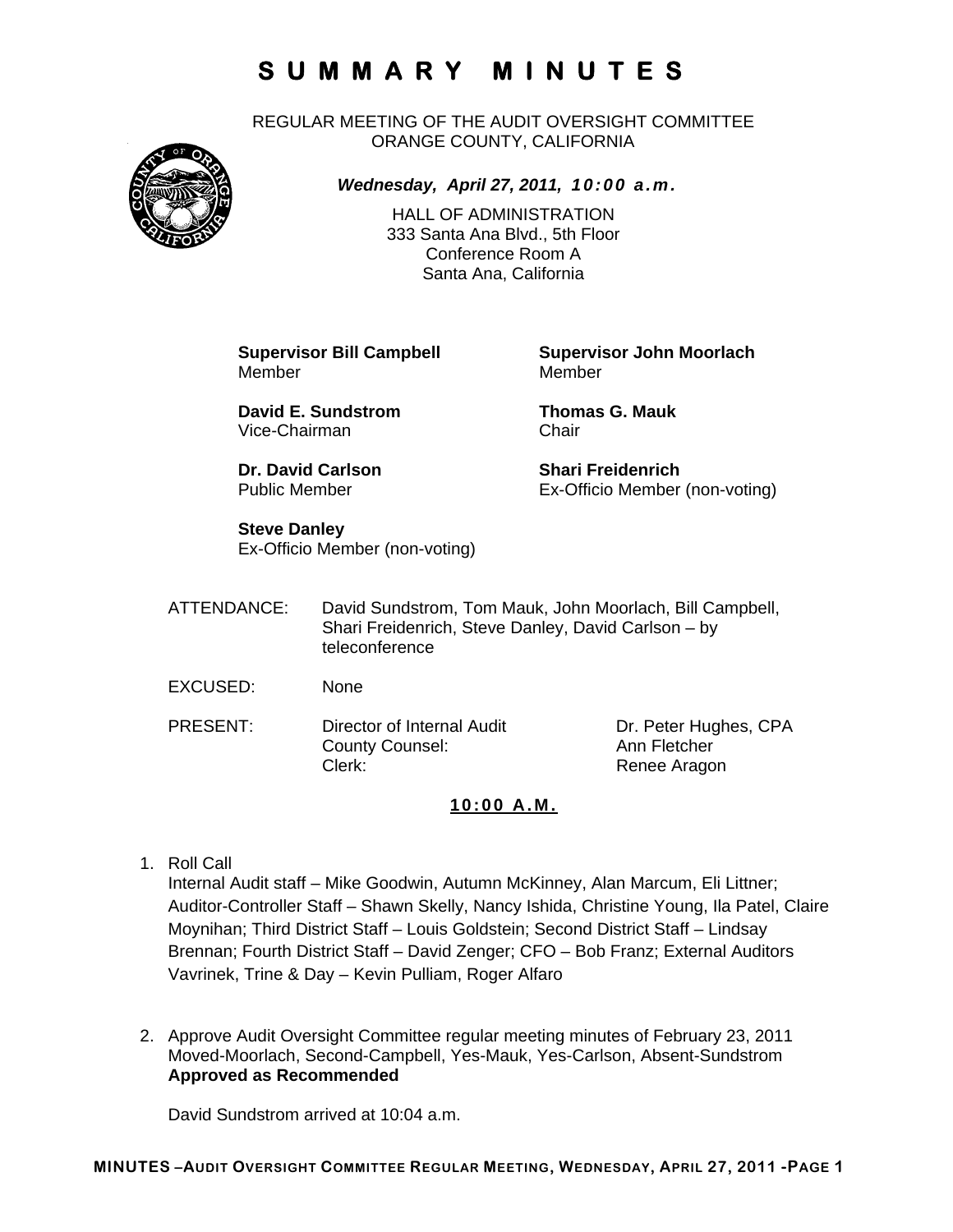3. Receive Single Audit Report and related letters for fiscal year ending June 30, 2010 from external auditors Vavrinek, Trine, Day and Company, LLP Moved-Moorlach, Second-Campbell, Yes-Sundstrom, Yes-Mauk, Yes-Carlson **Approved as Recommended to include a follow-up audit by Internal Audit of VTD External Audit Coverage and Management Responses**

Vavrinek, Trine, Day and Company, LLP (VTD) presented the Single Audit Report and related letters for fiscal year ending June 30, 2010 to the AOC. In GAGAS Report on Internal Control Over Financial Reporting, there were no material weaknesses in the Single Audit Report and one significant deficiency identified related to OCWR and there were no compliance findings. The significant deficiency identified in finding 2010-1, page 31, was presented at the last AOC meeting in February 23, 2011.

The reports presented over internal controls related to 16 major programs. Those programs were selected as part of the Circular OMB A133 criteria. There were no material weaknesses and they noted several significant deficiencies. They provided an opinion on compliances related to those specific programs. Some compliance findings were required to be disclosed. For each of the 16 programs, the federal government had identified 14 possible compliance elements that were considered for testing for each program. Of the 14 elements, those that were direct and material were tested for internal controls and compliance. Significant deficiencies or non-compliance as related to the 14 applicable elements were required to be reported in the Independent Auditor's Report on Compliance (Opinion). Within the Opinion, page 3, findings were disclosed in 2010-2, through 2010-14 and 2010-16. Also noted were significant deficiencies as they related to those control systems as noted on page 4. The total federal expenditures for FY 2010, page 21, \$683.4 million.

Supervisor Moorlach asked how long OCWR was out of compliance. Mr. Pulliam stated it applied to this year only. Noted on page 32, was that a review of the revised calculations was promised. Mr. Tom Mauk stated the change from prior years was possibly negotiated new contracts in the subleases or if something else triggered the change, it would be researched.

Because of the audit findings presented, Supervisor Moorlach asked if Internal Audit should perform a follow-up review. Dr. Hughes stated a review of the findings was not scheduled in the FY 11-12 audit plan, but if the AOC was supportive of doing so, he would add it to the audit plan it could be evaluated. Supervisor Campbell recommended IAD immediately start a follow-up audit to ensure Management's corrections to the items identified were made. Mr. Mauk requested it be done quickly before VTD's next review process.

Mr. Sundstrom stated staffing in SSA was extremely limited due to resources which resulted in some findings identified. He noted they anticipated the impacts of those limitations would result as identified. Mr. Sundstrom stated that unfortunately, these results may continue to occur under the pressures of the budget constraints. He felt the level of risk was increasing as a direct result of staffing issues. Mr. Mauk agreed that staffing restrictions could reveal more and more audit issues. It will take time to pull the County out the budget situation. He stated it would be the decision of the Board to identify what to focus on and to address those resource needs.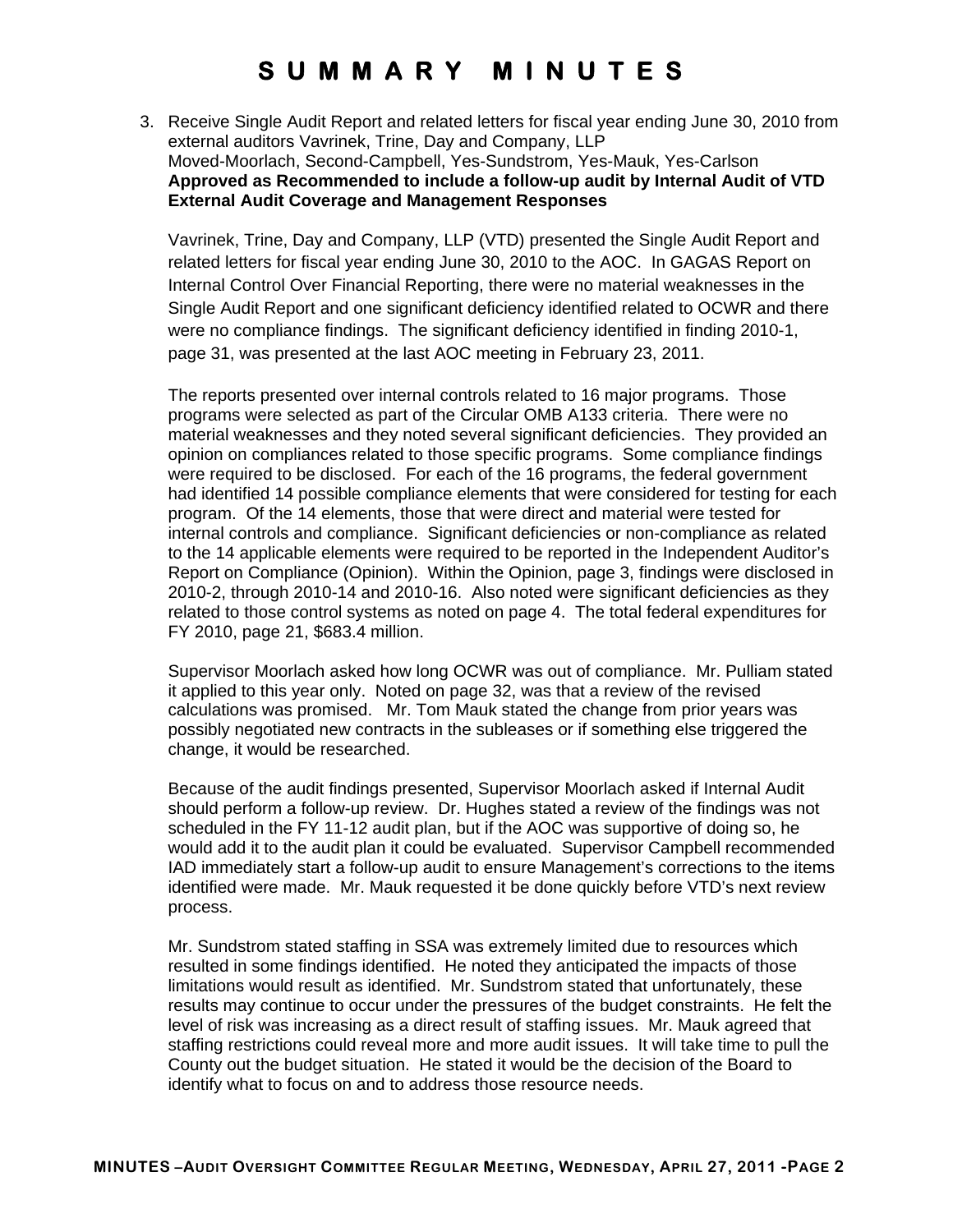Both Mr. Mauk and Mr. Sundstrom stated the dyke was springing leaks. Mr. Sundstrom stated the trend was that "not all of sudden we have 14 findings." Supervisor Moorlach stated the Board was visited by reporters related to the litigation issues in SSA and asked how the AOC might be able to assist in a review to avoid a \$5-\$9 million dollar law suits. Mr. Mauk stated the performance auditor may be able to assist because issues could be related to performance issues with clients. He suggested meeting with the collective auditors and risk management to discuss an approach.

4. Approve Fiscal Year 2011-2012 Audit Plan and Risk Assessment Moved- Moorlach, Seconded–Sundstrom, Yes-Mauk, Yes-Campbell, Yes-Carlson **Approved as Recommended with inclusion of 3 additional audits; a) Sheriff-Coroner ICE Contract Administration, b) Probation GPS Bracelet Administration** 

Dr. Peter Hughes presented the FY 11-12 Audit Plan and Risk Assessment for consideration and approval. He explained the process for developing the audit plan. He noted that the risk assessment was comprehensive but also relied upon executive management and the Board each year in meetings and through the use of questionnaires to assist in identifying, spreading and targeting the audit coverage where the highest risk was involved. Often issues reveal themselves throughout the year and the audit plan would be modified to include such adjustments. He noted some audit hours were reserved to allow for the adjustments.

Supervisor Campbell raised 3 areas that he requested to see internal audit presence. 1) The new contract for Sheriff-Coroner ICE, 2) OC Parks fees for parking vendors and at the beach, and 3) the Probation GPS bracelet cost and reimbursements monitoring.

Ms. Autumn McKinney, Senior Internal Audit Manager, informed Supervisor Campbell the OC Parks PCI fees audit was currently being audited. Dr. Hughes stated he was supportive of adding the two areas identified to the audit plan as suggested. Supervisor Moorlach asked what other methods were used to identify risk or audit areas outside of the process just explained. Dr. Hughes stated he also considered in his annual Risk Assessment media headlines and also input from the California Counties Chief Auditors Committee members throughout the year. Dr. Dave Carlson stated he was glad to see his suggestion of John Wayne Airport's Change Order Management process was on the audit plan as detailed on Page 6, item 10. Supervisor Campbell asked for more details when OCCR subdivisions were listed and to include OCCR in the title for reference. All expressed their support for the Audit Plan as revised.

- 5. Approve OC Internal Audit Department 3rd Quarter Status Report of FY 10-11 for the period July 1, 2010 through March 31, 2011, and approve  $3^{rd}$  Quarter Executive Summary of Audit Finding Summaries for the period July 1, 2010 through March 31, 2011 Moved-Moorlach, Second-Campbell, Yes-Mauk, Yes-Carlson, Yes-Sundstrom **Approved as Recommended**
- 6. Approve External Audit Coverage 3rd Quarter Status Report FY 10/11 for the period July 1, 2010 through March 31, 2011. Moved-Moorlach, Second-Campbell, Yes-Mauk, Yes-Carlson, Yes-Sundstrom **Approved as Recommended**